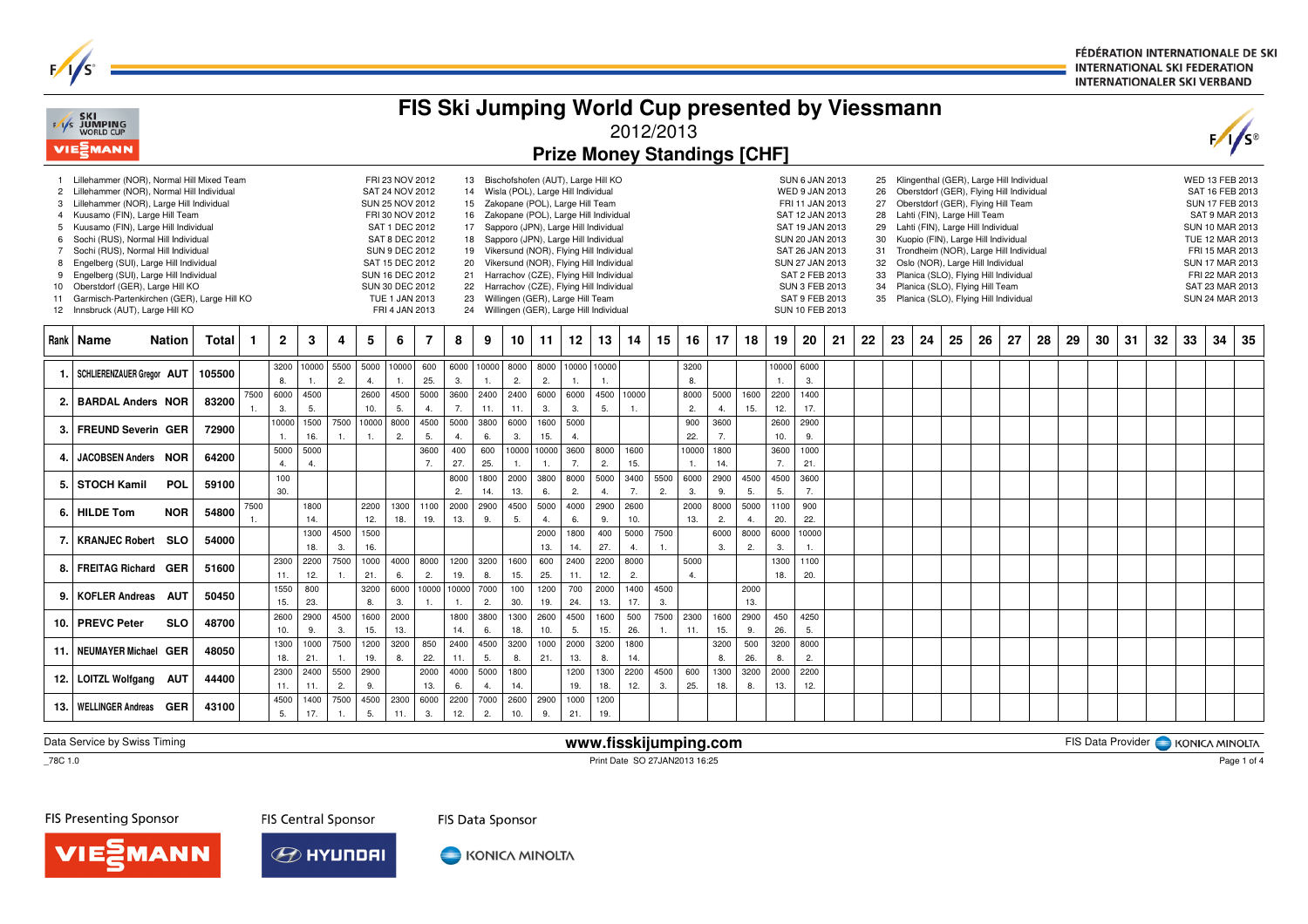

## **FIS Ski Jumping World Cup presented by Viessmann**

## 2012/2013

**Prize Money Standings [CHF]**

| Rank   Name                 | <b>Nation</b> | Total |    | $\overline{2}$ | 3          | 4    | 5           | 6           |             | 8           | 9           | 10          | 11          | 12          | 13         | 14         | 15        | 16          | 17    | 18             | 19          | 20          | 21 | 22 | 23 | 24 | 25 | 26 | 27 | 28 | 29 | 30 | -31 | 32 | 33 | 34 | -35 |
|-----------------------------|---------------|-------|----|----------------|------------|------|-------------|-------------|-------------|-------------|-------------|-------------|-------------|-------------|------------|------------|-----------|-------------|-------|----------------|-------------|-------------|----|----|----|----|----|----|----|----|----|----|-----|----|----|----|-----|
| 14. HVALA Jaka              | <b>SLO</b>    | 41650 |    | 1400           | 3200       | 4500 | 700         | 3600        | 2400        | 4500        | 2200        | 2200        | 3200        |             | 2400       | 1100       | 7500 2750 |             |       |                |             |             |    |    |    |    |    |    |    |    |    |    |     |    |    |    |     |
|                             |               |       |    | 17.            | 8.         | 3.   | 24.         | 7.          | 11.         | 5.          | 12.         | 12.         | 8.          |             | 11.        | 20.        | 1.        | 9.          |       |                |             |             |    |    |    |    |    |    |    |    |    |    |     |    |    |    |     |
| 15.   MORGENSTERN Thomas    | <b>AUT</b>    | 41100 |    | 8000           | 6000       | 5500 |             | 5000        | 1600        | 1600        | 100         |             | 2300        | 1300        | 4000       | 800        | 4500      | 400         |       |                |             |             |    |    |    |    |    |    |    |    |    |    |     |    |    |    |     |
|                             |               |       |    | 2.             | 3.         | 2.   |             | 4.          | 15.         | 15.         | 30.         |             | 11.         | 18.         | 6.         | 23.        | 3.        | 27.         |       |                |             |             |    |    |    |    |    |    |    |    |    |    |     |    |    |    |     |
| 16.   AMMANN Simon SUI      |               | 39700 |    | 2000           | 4000       |      | 6000        | 1400        | 3200        |             | 500         | 4000        |             | 600         |            | 4500       |           | 500         |       |                | 8000        | 5000<br>4.  |    |    |    |    |    |    |    |    |    |    |     |    |    |    |     |
|                             |               |       |    | 13.            | 6.<br>3600 | 4500 | 3.          | 17.         | 8.          | 3200        | 26.<br>1200 | 6.          |             | 25.         |            | 5.         | 7500      | 26.<br>2750 | 2200  | 4000           | 2.<br>2900  | 4250        |    |    |    |    |    |    |    |    |    |    |     |    |    |    |     |
| 17. TEPES Jurij             | <b>SLO</b>    | 36100 |    |                | 7.         | 3.   |             |             |             | 8.          | 19.         |             |             |             |            |            |           | 9           | 12.   | 6.             | 9.          | 5.          |    |    |    |    |    |    |    |    |    |    |     |    |    |    |     |
|                             |               |       |    |                |            |      |             |             |             |             |             |             | 1500        | 1100        | 1800       | 2400       |           | 4000        | 10000 | 10000          | 2400        | 2400        |    |    |    |    |    |    |    |    |    |    |     |    |    |    |     |
| 18. MATURA Jan              | <b>CZE</b>    | 35600 |    |                |            |      |             |             |             |             |             |             | 16.         | 20.         | 14.        | 11.        |           | 6.          |       | $\mathbf{1}$ . | 11.         | 11.         |    |    |    |    |    |    |    |    |    |    |     |    |    |    |     |
|                             | <b>POL</b>    | 34850 |    | 600            |            |      |             | 300         | 850         | 1400        | 2000        |             | 4500        | 2900        | 2600       | 2000       | 5500      | 4500        | 2600  | 1800           | 1500        | 1800        |    |    |    |    |    |    |    |    |    |    |     |    |    |    |     |
| 19. KOT Maciej              |               |       |    | 25.            |            |      |             | 28.         | 22.         | 17.         | 13.         |             | 5.          | 9.          | 10.        | 13.        | 2.        | 5.          | 10.   | 14.            | 16.         | 14.         |    |    |    |    |    |    |    |    |    |    |     |    |    |    |     |
| 20.   VASSILIEV Dimitry RUS |               | 32300 |    |                |            |      | 8000        |             |             |             | 1000        | 5000        | 3800        | 100         | 3600       | 3400       |           | 1500        | 4500  | 1400           |             |             |    |    |    |    |    |    |    |    |    |    |     |    |    |    |     |
|                             |               |       |    |                |            |      | 2.          |             |             |             | 21.         | 4.          | 6.          | 30.         | 7.         | 7.         |           | 16.         | 5.    | 17.            |             |             |    |    |    |    |    |    |    |    |    |    |     |    |    |    |     |
| 21. TAKEUCHI Taku JPN       |               | 30000 |    | 5500 2900      | 2000       |      | 4000        | 900         | 2200        | 500         | 400         | 1400        |             | 300         |            | 1200       |           | 3600        | 1500  | 3600           |             |             |    |    |    |    |    |    |    |    |    |    |     |    |    |    |     |
|                             |               |       | 2. | 9.             | 13.        |      | 6.          | 22.         | 12.         | 26.         | 27.         | 17.         |             | 28.         |            | 19.        |           | 7.          | 16.   | 7.             |             |             |    |    |    |    |    |    |    |    |    |    |     |    |    |    |     |
| 22.   FANNEMEL Anders NOR   |               | 24400 |    | 4000           | 8000       |      |             |             | 1100<br>19. | 1300        |             | 900         | 1100<br>20. |             | 500<br>26. | 2900<br>9. |           | 1800<br>14. |       |                | 1600        | 1200        |    |    |    |    |    |    |    |    |    |    |     |    |    |    |     |
|                             |               |       |    | 6.<br>1100     | 2.         |      | 1400        | 1500        | 1500        | 18.<br>1000 | 800         | 22.<br>2900 | 500         | 500         | 600        | 6000       |           | 1400        |       |                | 15.<br>1400 | 19.<br>2000 |    |    |    |    |    |    |    |    |    |    |     |    |    |    |     |
| 23. VELTA Rune              | <b>NOR</b>    | 22600 |    | 20.            |            |      | 17.         | 16.         | 16.         | 21.         | 23.         | 9.          | 26.         | 26.         | 25.        | 3.         |           | 17.         |       |                | 17.         | 13.         |    |    |    |    |    |    |    |    |    |    |     |    |    |    |     |
|                             |               |       |    |                |            |      | 2000        | 2300        | 2600        |             | 1100        |             | 2300        |             | 1000       | 1300       |           | 700         | 2000  | 6000           | 300         | 600         |    |    |    |    |    |    |    |    |    |    |     |    |    |    |     |
| 24. WANK Andreas GER        |               | 22200 |    |                |            |      | 13.         | 11.         | 10.         |             | 20.         |             | 11.         |             | 21.        | 18.        |           | 24.         | 13.   | 3.             | 28.         | 25.         |    |    |    |    |    |    |    |    |    |    |     |    |    |    |     |
|                             |               |       |    | 3600           | 1600       | 5500 | 2400        |             |             | 1500        | 1300        | 3600        | 700         | 1400        |            |            |           |             |       |                |             |             |    |    |    |    |    |    |    |    |    |    |     |    |    |    |     |
| 25.   FETTNER Manuel AUT    |               | 21600 |    | 7.             | 15.        | 2.   | 11.         |             |             | 16.         | 18.         | 7.          | 24.         | 17.         |            |            |           |             |       |                |             |             |    |    |    |    |    |    |    |    |    |    |     |    |    |    |     |
| 26. ZYLA Piotr              | POL           | 19900 |    |                |            |      |             |             |             |             |             |             | 100         | 900         | 100        | 4000       | 5500      | 1300        | 500   | 900            | 4000        | 2600        |    |    |    |    |    |    |    |    |    |    |     |    |    |    |     |
|                             |               |       |    |                |            |      |             |             |             |             |             |             | 30.         | 22.         | 30.        | 6.         | 2.        | 18.         | 26.   | 22.            | 6.          | 10.         |    |    |    |    |    |    |    |    |    |    |     |    |    |    |     |
| 27.   KASAI Noriaki         | <b>JPN</b>    | 14300 |    | 1200           | 2600       |      | 3600        | 1100        | 100         | 600         | 700         |             |             |             | 800        |            |           |             | 2400  | 1200           |             |             |    |    |    |    |    |    |    |    |    |    |     |    |    |    |     |
|                             |               |       |    | 19.            | 10.        |      | 7.          | 20.         | 30.         | 25.         | 24.         |             |             |             | 23.        |            |           |             | 11.   | 19.            |             |             |    |    |    |    |    |    |    |    |    |    |     |    |    |    |     |
| 28.   KRAFT Stefan          | <b>AUT</b>    | 13900 |    |                |            |      |             |             |             |             |             |             |             | 800         | 6000       | 300        | 4500      | 2300<br>11. |       |                |             |             |    |    |    |    |    |    |    |    |    |    |     |    |    |    |     |
|                             |               |       |    |                | 1200       |      | 200         | 1600        | 200         | 2600        |             |             | 1400        | 23.<br>1500 | 3.<br>900  | 28.<br>200 | 3.        | 1200        |       | 2400           |             |             |    |    |    |    |    |    |    |    |    |    |     |    |    |    |     |
| 29. ZOGRAFSKI Vladimir      | BUL           | 13400 |    |                | 19.        |      | 29.         | 15.         | 29.         | 10.         |             |             | 17.         | 16.         | 22.        | 29.        |           | 19.         |       | 11.            |             |             |    |    |    |    |    |    |    |    |    |    |     |    |    |    |     |
|                             |               |       |    | 500            | 1100       |      | 1800        | 600         |             |             |             |             |             |             |            | 900        |           |             |       |                | 5000        | 3200        |    |    |    |    |    |    |    |    |    |    |     |    |    |    |     |
| 30. STJERNEN Andreas NOR    |               | 13100 |    | 26.            | 20.        |      | 14.         | 25.         |             |             |             |             |             |             |            | 22.        |           |             |       |                | 4.          | 8.          |    |    |    |    |    |    |    |    |    |    |     |    |    |    |     |
|                             |               |       |    | 1550           |            |      | 300         |             | 450         |             | 1600        |             |             | 1600        | 1500       |            |           | 1600        | 1100  | 700            | 1200        | 1300        |    |    |    |    |    |    |    |    |    |    |     |    |    |    |     |
| 31.   HAYBOECK Michael AUT  |               | 12900 |    | 15.            |            |      | 28.         |             | 26.         |             | 15.         |             |             | 15.         | 16.        |            |           | 15.         | 20.   | 24.            | 19.         | 18.         |    |    |    |    |    |    |    |    |    |    |     |    |    |    |     |
| 32. HLAVA Lukas             | <b>CZE</b>    | 12000 |    | 1800           |            |      |             | 800         | 1800        | 900         | 900         | 400         |             | 3200        |            |            |           |             | 1400  | 800            |             |             |    |    |    |    |    |    |    |    |    |    |     |    |    |    |     |
|                             |               |       |    | 14.            |            |      |             | 23.         | 14.         | 22.         | 22.         | 27.         |             | 8.          |            |            |           |             | 17.   | 23.            |             |             |    |    |    |    |    |    |    |    |    |    |     |    |    |    |     |
| 33.   KORNILOV Denis RUS    |               | 11900 |    |                | 400<br>27. |      | 1100<br>20. | 1800<br>14. | 1100<br>19. | 1100<br>20. | 2600<br>10. | 800<br>23.  |             | 200<br>29.  |            | 600<br>25. |           |             |       | 2200<br>12.    |             |             |    |    |    |    |    |    |    |    |    |    |     |    |    |    |     |

Data Service by Swiss Timing

**www.fisskijumping.com**

FIS Data Provider | KONICA MINOLTA

 $\overline{\text{--}78C}$  1.0

Print Date SO 27JAN2013 16:25

FIS Presenting Sponsor

**MANN** 

**FIS Central Sponsor** 



KONICA MINOLTA

FIS Data Sponsor

Page 2 of 4

 $F/\sqrt{s^{\circ}}$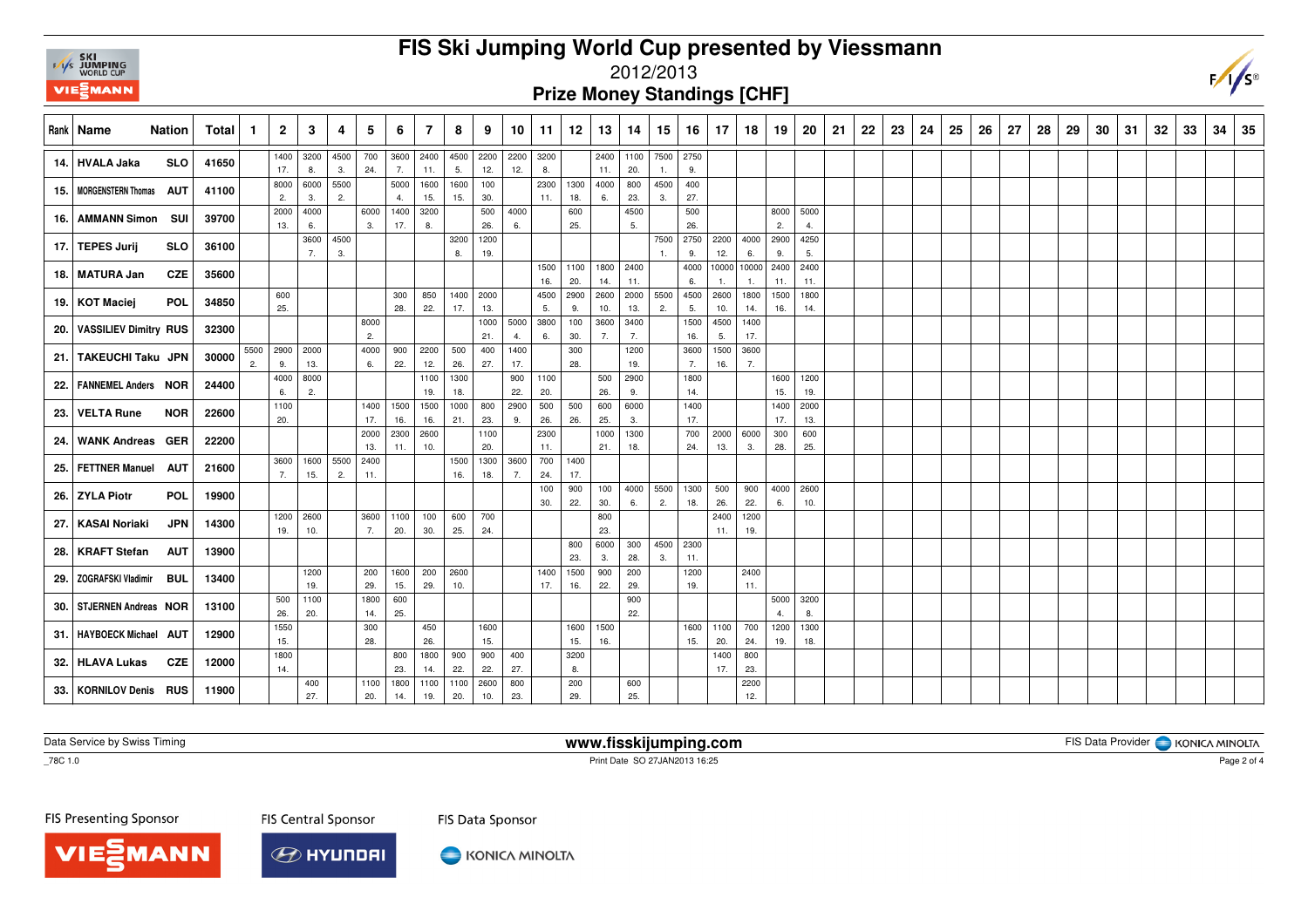## **FIS Ski Jumping World Cup presented by Viessmann**



## 2012/2013

**Prize Money Standings [CHF]**

|      | Rank   Name                  | <b>Nation</b> | Total | $\mathbf 1$ | $\mathbf{2}$ | 3          | $\overline{4}$ | 5          | 6          | $\overline{7}$ | 8           | 9           | 10 <sup>1</sup> | 11          | 12          | 13         | 14          | 15         | 16          | $\vert$ 17  | 18          | 19          | 20          | 21 | 22 | 23 | 24 | 25 | 26 | 27 | 28 | 29 | 30 | 31 | 32 | 33 | 34 | 35 |
|------|------------------------------|---------------|-------|-------------|--------------|------------|----------------|------------|------------|----------------|-------------|-------------|-----------------|-------------|-------------|------------|-------------|------------|-------------|-------------|-------------|-------------|-------------|----|----|----|----|----|----|----|----|----|----|----|----|----|----|----|
|      | 34. KOCH Martin              | <b>AUT</b>    | 11200 |             |              | 600        |                | 1300       |            | 1300           | 700         |             |                 |             | 2600        | 1400       |             |            |             |             |             | 1800        | 1500        |    |    |    |    |    |    |    |    |    |    |    |    |    |    |    |
|      |                              |               |       |             |              | 25.        |                | 18.<br>900 | 100        | 18.<br>1400    | 24.<br>2900 | 1400        | 500             | 300         | 10.         | 17.        |             |            |             | 800         | 1300        | 14.         | 16.<br>300  |    |    |    |    |    |    |    |    |    |    |    |    |    |    |    |
|      | 35. KUBACKI Dawid POL        |               | 9900  |             |              |            |                | 22.        | 30.        | 17.            | 9.          | 17.         | 26.             | 28.         |             |            |             |            |             | 23.         | 18.         |             | 28.         |    |    |    |    |    |    |    |    |    |    |    |    |    |    |    |
|      | 36. SCHMITT Martin GER       |               | 9800  |             |              |            |                |            |            |                |             |             | 1500<br>16.     | 1800<br>14. | 2200<br>12. | 700<br>24. |             |            |             | 1000<br>21. | 2600<br>10. |             |             |    |    |    |    |    |    |    |    |    |    |    |    |    |    |    |
|      | 37. MIETUS Krzysztof POL     |               | 9400  |             |              | 500<br>26. |                |            |            |                | 800<br>23.  |             |                 |             | 400<br>27.  |            |             | 5500<br>2. | 200<br>29.  |             | 600<br>25.  | 600<br>25.  | 800<br>23.  |    |    |    |    |    |    |    |    |    |    |    |    |    |    |    |
|      | 38.   COLLOREDO Sebastian    | <b>ITA</b>    | 8300  | 4500<br>3.  | 800<br>23.   |            |                |            | 2900       |                |             |             |                 |             |             |            |             |            | 100         |             |             |             |             |    |    |    |    |    |    |    |    |    |    |    |    |    |    |    |
|      |                              |               |       | 5500        |              | 200        |                |            | 9.<br>1000 | 300            |             | 200         |                 |             |             |            |             |            | 30.         |             | 200         |             |             |    |    |    |    |    |    |    |    |    |    |    |    |    |    |    |
| 39.1 | <b>WATASE Yuta</b>           | <b>JPN</b>    | 7400  | 2.          |              | 29.        |                |            | 21.        | 28.            |             | 29.         |                 |             |             |            |             |            |             |             | 29.         |             |             |    |    |    |    |    |    |    |    |    |    |    |    |    |    |    |
|      | 40. SHIMIZU Reruhi JPN       |               | 6800  |             | 300          | 700        |                |            | 2600       | 2900           |             | 300         |                 |             |             |            |             |            |             |             |             |             |             |    |    |    |    |    |    |    |    |    |    |    |    |    |    |    |
|      |                              |               |       |             | 28.<br>1000  | 24.<br>100 |                | 500        | 10.<br>200 | 9.<br>4000     | 200         | 28.         |                 |             |             |            |             |            |             |             |             |             |             |    |    |    |    |    |    |    |    |    |    |    |    |    |    |    |
|      | 41. GEIGER Karl              | <b>GER</b>    | 6000  |             | 21.          | 30.        |                | 26.        | 29.        | 6.             | 29.         |             |                 |             |             |            |             |            |             |             |             |             |             |    |    |    |    |    |    |    |    |    |    |    |    |    |    |    |
| 42.  | ASIKAINEN Lauri FIN          |               | 5000  |             |              |            |                | 800<br>23. | 500<br>26. |                |             | 1500<br>16. |                 | 400<br>27.  |             | 300<br>28. | 1500<br>16. |            |             |             |             |             |             |    |    |    |    |    |    |    |    |    |    |    |    |    |    |    |
|      |                              |               |       | 4500        |              |            |                |            |            |                |             |             |                 |             |             |            |             |            |             |             |             |             | 400         |    |    |    |    |    |    |    |    |    |    |    |    |    |    |    |
|      | 43.   MORASSI Andrea ITA     |               | 4900  | 3.          |              |            |                |            |            |                |             |             |                 |             |             |            |             |            |             |             |             |             | 27.         |    |    |    |    |    |    |    |    |    |    |    |    |    |    |    |
|      | 43.   MECHLER Maximilian GER |               | 4900  |             |              |            |                |            |            |                |             |             | 700<br>24.      | 900<br>22.  |             |            |             |            |             | 700<br>24.  |             | 1000<br>21. | 1600<br>15. |    |    |    |    |    |    |    |    |    |    |    |    |    |    |    |
|      |                              |               | 4550  |             |              |            |                | 100        |            |                |             |             | 600             |             |             |            |             |            |             | 1200        | 1500        | 450         | 700         |    |    |    |    |    |    |    |    |    |    |    |    |    |    |    |
|      | 45.   DESCHWANDEN Gregor     | SUI           |       |             |              |            |                | 30.        |            |                |             |             | 25.             |             |             |            |             |            |             | 19.         | 16.         | 26.         | 24.         |    |    |    |    |    |    |    |    |    |    |    |    |    |    |    |
|      | 46.   ITO Daiki              | <b>JPN</b>    | 4100  |             |              |            |                |            |            |                |             |             |                 |             |             |            |             |            |             | 4000<br>6.  | 100<br>30.  |             |             |    |    |    |    |    |    |    |    |    |    |    |    |    |    |    |
|      | 47. QUECK Danny              | <b>GER</b>    | 3650  |             |              |            |                |            | 1200       | 450            |             |             | 1200            | 800         |             |            |             |            |             |             |             |             |             |    |    |    |    |    |    |    |    |    |    |    |    |    |    |    |
|      |                              |               |       |             |              |            |                |            | 19.        | 26.            |             |             | 19.             | 23.         |             |            |             |            |             |             |             |             |             |    |    |    |    |    |    |    |    |    |    |    |    |    |    |    |
|      | 48. HULA Stefan              | <b>POL</b>    | 2600  |             |              |            |                |            |            |                |             |             | 1000<br>21.     |             |             | 200<br>29. | 400<br>27.  |            | 1000<br>21. |             |             |             |             |    |    |    |    |    |    |    |    |    |    |    |    |    |    |    |
|      | 49.   KOUDELKA Roman CZE     |               | 2500  |             |              |            |                |            |            |                |             |             | 200             | 1300        |             |            | 1000        |            |             |             |             |             |             |    |    |    |    |    |    |    |    |    |    |    |    |    |    |    |
|      |                              |               |       |             |              |            |                |            |            |                |             |             | 29.<br>1100     | 18.         |             | 1100       | 21.         |            |             |             |             |             |             |    |    |    |    |    |    |    |    |    |    |    |    |    |    |    |
|      | 50. ROSLIAKOV IIja RUS       |               | 2200  |             |              |            |                |            |            |                |             |             | 20.             |             |             | 20.        |             |            |             |             |             |             |             |    |    |    |    |    |    |    |    |    |    |    |    |    |    |    |
|      | 51. PUNGERTAR Matjaz SLO     |               | 2000  |             |              |            |                |            |            | 700<br>24.     |             |             |                 | 200<br>29.  |             |            | 100<br>30.  |            |             |             | 1000<br>21. |             |             |    |    |    |    |    |    |    |    |    |    |    |    |    |    |    |
|      | 52. FRENETTE Peter USA       |               | 1700  |             |              |            |                |            |            |                |             |             |                 |             |             |            |             |            |             | 600<br>25.  | 1100<br>20. |             |             |    |    |    |    |    |    |    |    |    |    |    |    |    |    |    |
|      | 53.   ROMASHOV Alexey RUS    |               | 1400  |             |              |            |                | 600<br>25. | 400<br>27. |                | 100<br>30.  |             |                 |             |             |            |             |            | 300<br>28.  |             |             |             |             |    |    |    |    |    |    |    |    |    |    |    |    |    |    |    |

Data Service by Swiss Timing

**www.fisskijumping.com**

FIS Data Provider | KONICA MINOLTA

\_78C 1.0

Print Date SO 27JAN2013 16:25

FIS Presenting Sponsor

**FIS Central Sponsor** 



KONICA MINOLTA

FIS Data Sponsor

Page 3 of 4

 $\sqrt{s}$